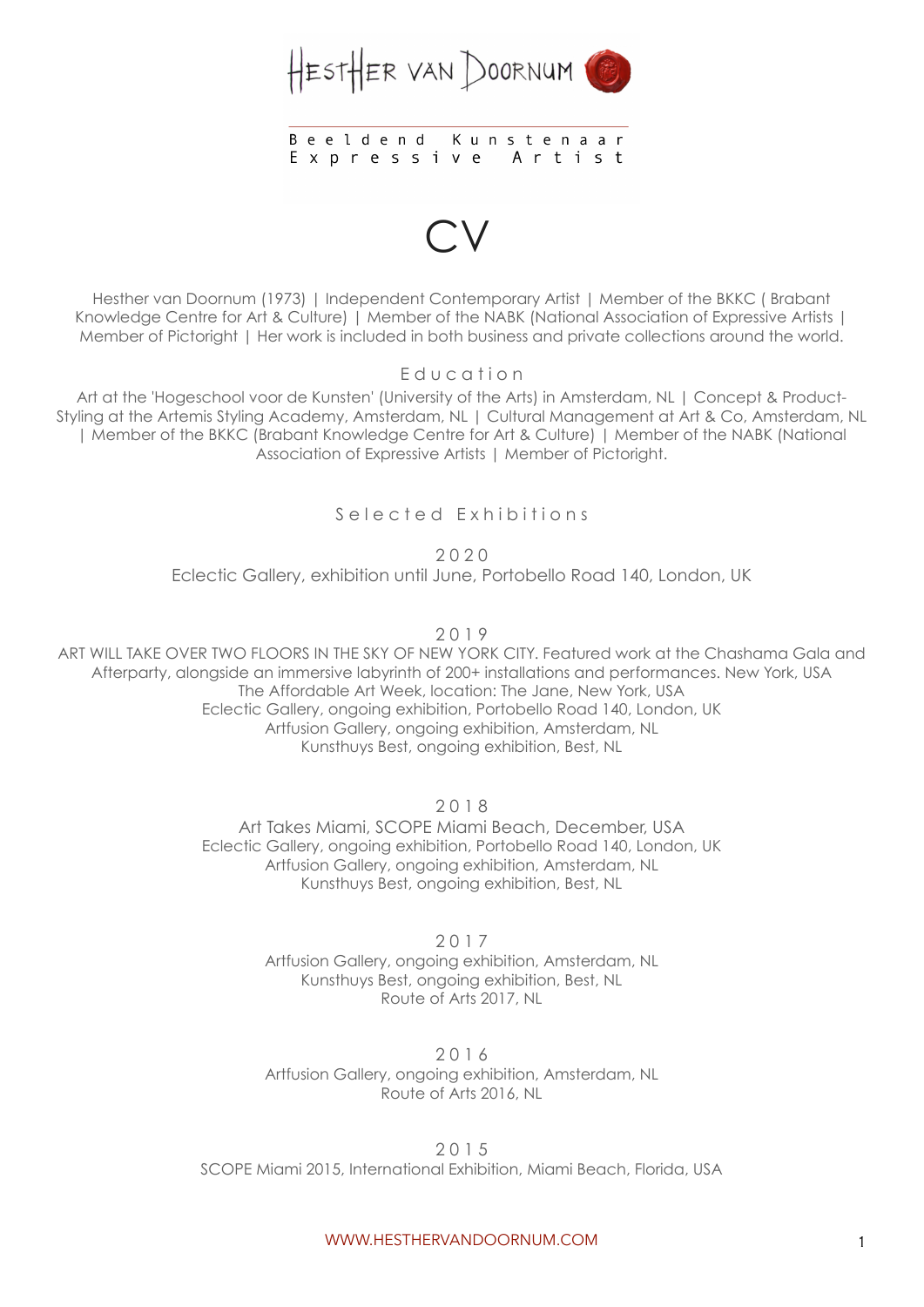Red Dot Art Fair, International Exhibition, Miami, Florida, USA Award Publication in International Contemporary Artists Vol. X The Louvre, digital display at the See|Me exclusive reception (July 13th), FR Route of Arts 2015, NL

2 0 1 4

Artfusion Gallery, ongoing exhibition, Amsterdam, NL SCOPE Art (Booth G19), International Exhibition, Miami Beach, Florida, USA Times Square Collage Art Show, New York, USA Route of Arts 2014, NL 'Year in Review 2013', International Exhibition at Gallery See|Me, Long Island ,NY, USA

2 0 1 3

'The Story of the Creative', International Exhibition at Gallery See|Me, New York City, USA Artfusion Gallery, Amsterdam, NL Route of Arts 2013, NL

Luxury & Wellness Experience Spring Edition '13 by Gallery Living Art, 's-Hertogenbosch, NL

2 0 1 2

'Villa Arena Exposes' by Gallery ArtFusion, Amsterdam, NL Holland Art Gallery, Eindhoven, NL Luxury & Wellness Experience Fall Edition '12 by Gallery Living Art, 's-Hertogenbosch, NL Art Takes Times Square Billboard Presentation NYC, USA Gallery ArtFusion, Amsterdam, NL Luxury & Wellness Experience Spring Edition '12 by Living Art Gallery, 's-Hertogenbosch, NL

2 0 1 1

Holland Art Gallery, Eindhoven, NL The Affordable Art Fair Amsterdam, (AAF), represented by the GoGallery Amsterdam, NL GoGallery, Amsterdam, NL (ArtPride) Luxury & Wellness Experience After Summer Event '11 by Living Art Gallery, 's-Hertogenbosch, NL Morren Gallery, Utrecht, NL Gallery ArtFusion, Amsterdam, NL

2 0 1 0

Luxury & Wellness Experience After Summer Event '10 by Living Art Gallery, 's-Hertogenbosch, NL Gallery Pure-DNA, Culemborg, NL Gallery De Kunst Salon, Hoorn, NL (Duo-exhibition with sculptor Babette Degraeve) Holland Art Gallery, Eindhoven, NL 'National Week of Art', represented by Living Art Gallery, 's-Hertogenbosch, NL

2 0 0 9

Machiel Bekker, Tiel, NL Gallery Pure DNA, Culemborg, NL Stratos, 's-Hertogenbosch, NL (Exhibition 'Red' by Levementenbureau Orchidee) 'Sfeer' Gent,(BE) (Magazine 'Stijlvol Wonen'/'Stylish Living' by Interior-designer Machiel Bekker) 'Art Ahoy' Art Fair, Rotterdam, NL

> 2 0 0 8 'Art Expo' Art Fair, Antwerpen, BE

> > 2 0 0 7 CBK Corrosia, Almere, NL

WWW.HESTHERVANDOORNUM.COM 2